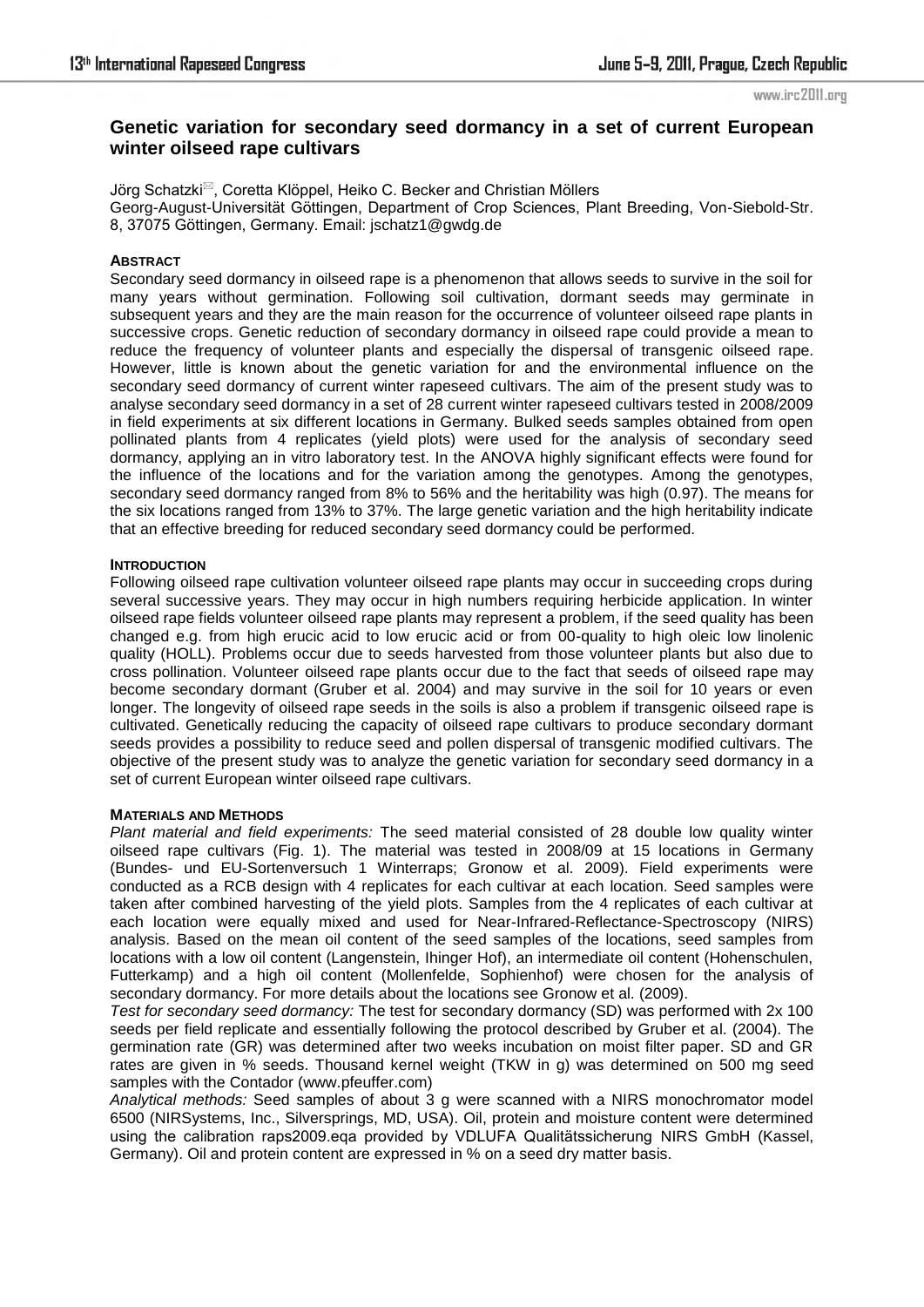www.irc2011.org

Statistics: Analysis of variance and calculation of heritabilities  $(h^2)$  were performed by using PLABSTAT software (Utz 2008) considering the locations as random. For secondary dormancy and germination rates ArcSin-transformed data were used. Mean values of the genotypes across the locations were used to calculate Spearman's rank correlation coefficients between traits. <sup>+, \*,\*\*</sup> denotes significant at P=10, 5 and 1%, respectively.

### **RESULTS**

The analysis of variance showed highly significant effects of the locations and the genotypes on secondary seed dormancy of 28 winter oilseed rape cultivars as determined by the in vitro test (Tab. 1). Highly significant effects of the locations and the genotypes on thousand kernel weight (TKW), seed oil and protein content, and protein content of the defatted meal were also found. Comparatively large variance components were detected for the effect of the genotypes on secondary dormancy and thousand kernel weight, whereas large effects of the locations on oil and protein content were observed. A large effect for the genotype x location interaction on germination rate was found. Heritability was high for all traits investigated, except for germination rate.

Tab.1: Variance components for secondary seed dormancy and for other seed quality traits in 28 current winter oilseed rape cultivars tested in field experiments at 6 locations

| Source<br>variance | οt | Secondary<br>Dormancy | Germination<br>rate | TKW      | Oil     | Protein  |
|--------------------|----|-----------------------|---------------------|----------|---------|----------|
| Location           |    | 76.8**                | 0.09                | $0.05**$ | $6.9**$ | $5.22**$ |
| Genotype           |    | 262.7**               | $0.98**$            | $0.10**$ | $0.9**$ | $0.36**$ |
| GxL                |    | 59.2                  | 3.27                | 0.04     | 0.6     | 0.33     |
| Heritability       |    | 0.97                  | 0.64                | 0.94     | 0.90    | 0.87     |

\*\* Significant at  $P = 0.01$  (F-test, ANOVA)

Among the 28 cultivars there was a large variation for secondary dormancy which ranged from 8.2% for cultivar Safran to 55.6% for cultivar DK Secure (Fig. 1). Between the locations the mean secondary dormancy varied considerably: 12.5% for Langenstein, 21.6% for Ihinger Hof, 22.8% for Hohenschulen, 30.1% for Futterkamp, 32.4% for Mollenfelde, and 37% for Sophienhof. There was an obvious relationship between mean seed oil content of the locations (see Materials and Methods) and the capacity to form secondary dormant seed.

Among the different traits recorded there was no significant correlation between secondary seed dormancy of the genotypes and their germination rate, thousand kernel weight, oil and protein content (data not shown). There was also no correlation to the seed fibre (NDF, ADF and ADL) content of those cultivars (data not shown; cf. Dimov and Möllers, this CD).